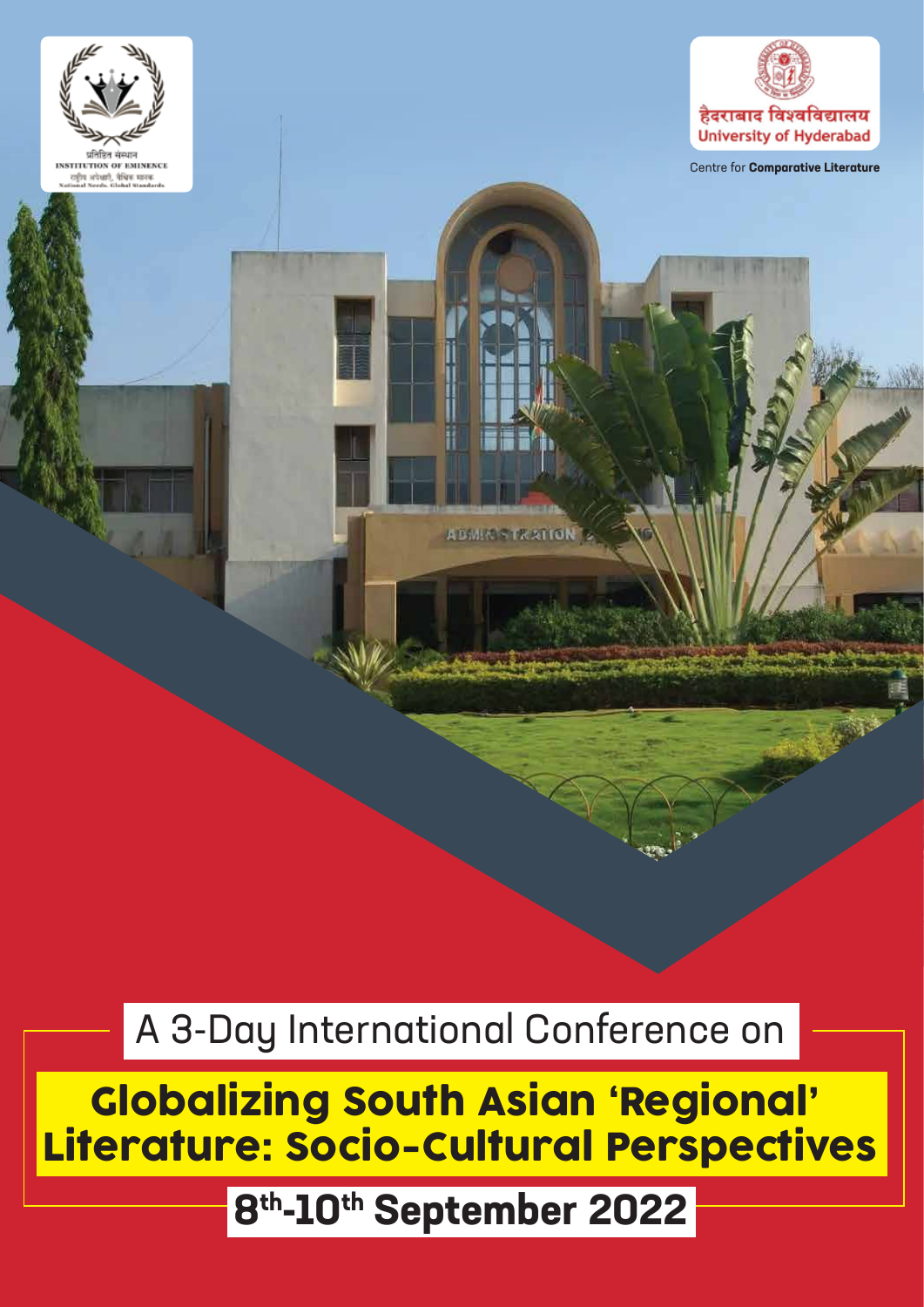#### **About Us**

The Centre for Comparative Literature was established in 1988 at the School of Humanities, Central University of Hyderabad. Nestling among single literature departments of the School, the aim is to encourage linguistic diversity and enable traffic among languages and literatures, accommodate the interactions and cross-cultural inter-changes, and encourage interdisciplinarity and border-crossings.



## **Programmes Offered**

M.A., Ph.D., each with rigorous coursework followed by project work / dissertation, and provides comprehensive and critical academic grounding in Comparative Literature and Comparative Cultural Studies and related areas at Postgraduate and Doctoral levels. It draws faculty and students from different fields and diverse socio-cultural linguistic backgrounds placing Comparative Literature at the intersection of literature with other cultural forms such as film, theatre, visual arts, music and dance, and new media, as well as other disciplines such as gender studies, translation studies and others studies. Comparative Literature helps students and scholars to explore the global diversity of literary forms, genres, styles while acquainting them with modes and methods of comparative study. Theoretical, formal, and interpretive issues on literary and cultural texts and traditions from various parts of the country and the world provide a broad range of interdisciplinary and cross-cultural perspectives to the courses on offer.

# **Conference Theme**

Literature, as expression of life, is a creative articulation that deals with aestheticizing human experience, sensibility, worldview, and shared values in a contextualized matrix or specific setting. Its greatness becomes evident when it explores the complexities of life and transforms them into art-experience in such a way that its appeal is universal and emotively humanizing and therapeutic. This is so despite trends in postmodernism trying to emphasize the demise of positivism and humanism. We are of the view that regional literature and socio-culture consistently foreground the functionality of art, rather than art for art's sake, and celebrates art-emotion hovering around the human centre.

Moreover, as one of the teachers, likely to attend the forthcoming conference as an invited speaker, puts it, 'literature, especially regional literature, has the capacity to shape the local global and make the

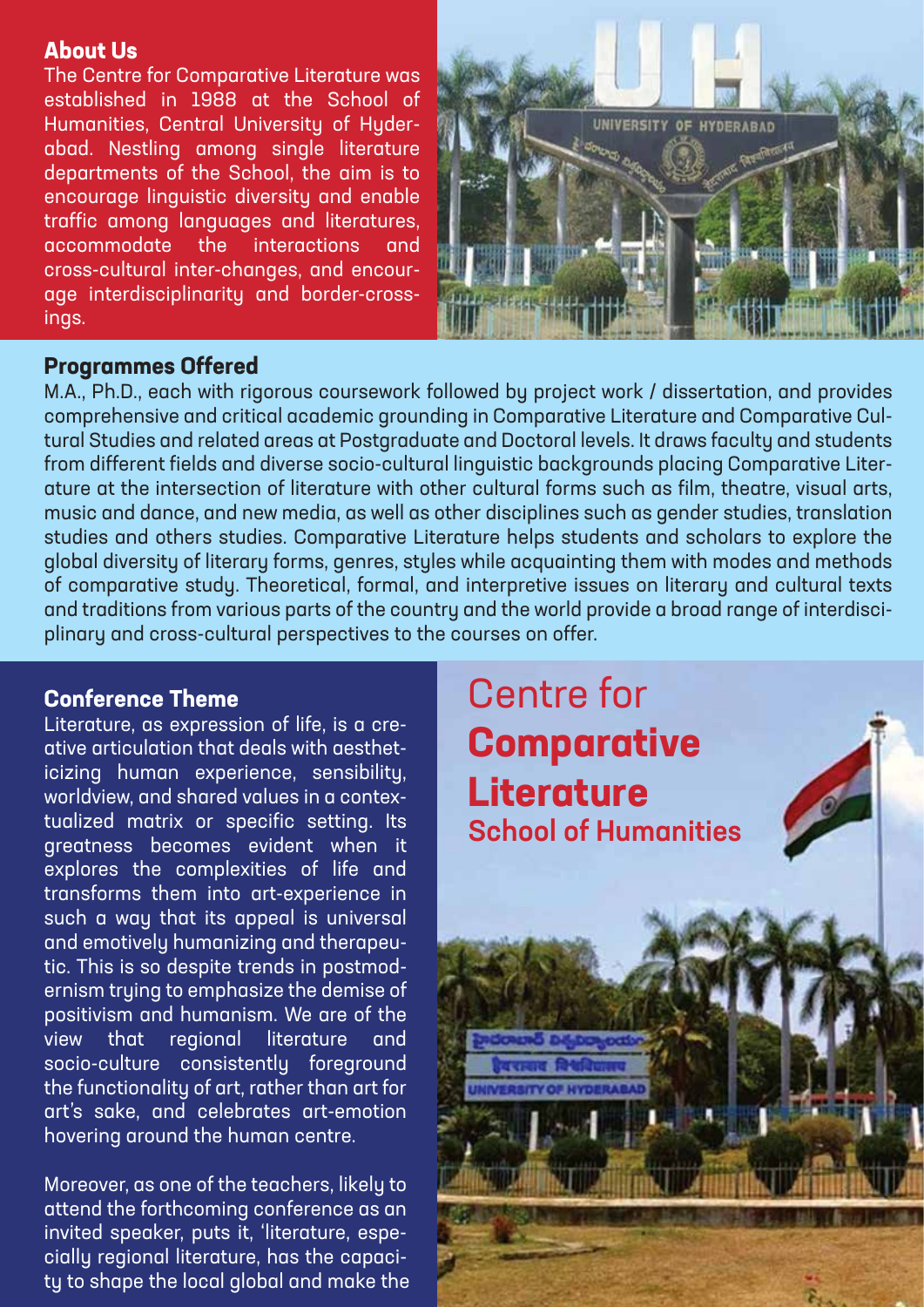global local, enabling readers to discern the 'glocal' that reflects both the indigeneity and universality of human experience'.

From this literary and cultural perspective, a South Asian regional literary and cultural texts, written in mother tongue or local language, that has a high artistic value and profound impact upon the human mind, can be viewed as part of 'world literature' that embraces select readings of texts from across continents, languages and cultures. South Asian Regional literature and culture contribute significantly to the richness of world literature in terms of multiplicity of cultures and languages.

Today, in an era of globalization that accommodates migration, cross-culturalism, emergent/girmitiya identity, diasporic/glocal identity, translation, and global communication as embraced, if not inevitable, values, it is time that Goethe's notion of 'Weltliteratur' is redefined lest we should continue to be blinded by West or Eurocentric notions. Regional literatures and discourses are no more mere 'gyrations of history' or 'tabula rasa' having no link with history or culture as if they were to be continued to be seen as 'the Other'. It is time that we get more and more attuned to Indic experience of art-emotion and its translatability and extension into the arena of world literature / aesthetics. The conference is intended to expand its theoretical, literary and cultural debate from the South Asian perspectives with a significant focus on regional writing which includes issues of Dalits, women, minorities, and other social and cultural margins.

The rationale for this international conference emerges out of the perspective noted above. In order to appreciate and assimilate the shared values connoted in great regional literary texts of India and South Asia as a whole. It is time that we, teachers, research scholars, readers and critics associated with subjects handled under Humanities come together to reason out the opportunities and challenges in galvanizing regional literature into global arena. The Centre for Comparative Literature is the most appropriate forum where such deliberations can happen with scope for reaping huge harvest that can stimulate participants towards further explorations.

# **Invited Speakers**



Prof. K. Satchidanandan Eminent Malayalam Poet and Critic of International Repute Inaugural Speaker



Prof. T. Vijay Kumar BITS Pilani, Hyderabad Campus Keynote Speaker I



Prof. A.S.Dasan Mysore University Keynote Speaker II



Prof. Sabiha Huq Khulna University, Bangladesh Keynote Speaker III



Prof.Kashinath Ranveer Dr.Babasaheb Ambedkar Marathwada University, Aurangabad Chief Guest for Valedictory